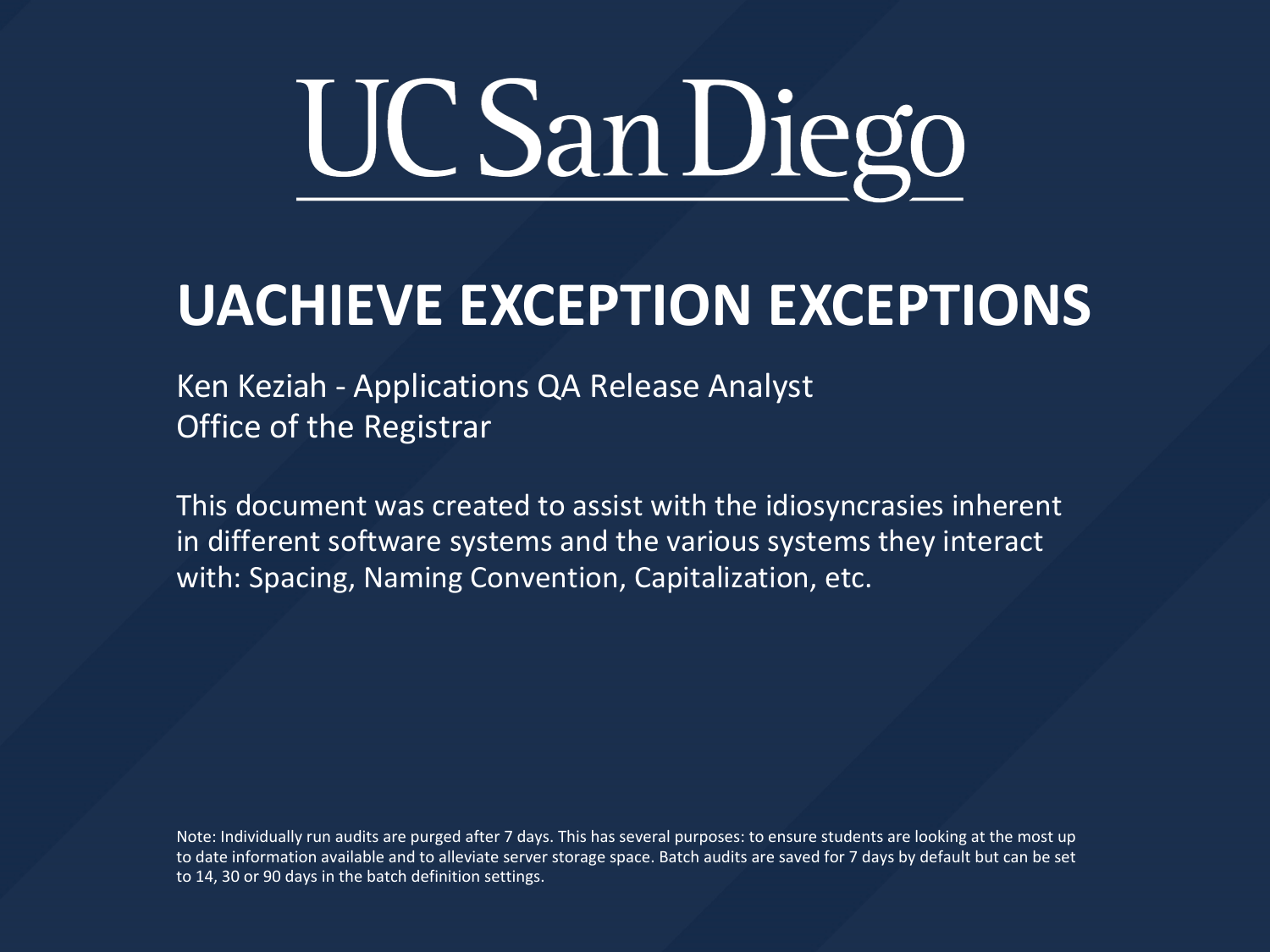## UC San Diego

## **COURSE NAMING CONVENTION**

The course field is sensitive to spacing and capitalization - blanks are meaningful:

**LLLL###LL** - where the first 4 characters are for the course subject, followed by the course number, followed by any letter suffixes for the course number.

POLI113A – 4 letters, 3 numbers, 1 letter – 0 Spaces MATH 10A – 4 letters, 1 space, 2 numbers, 1 letter LISL  $1D - 4$  letters, 2 spaces, 1 number, 1 letter MGT  $5 - 3$  letters, 3 spaces, 1 number

If either the course subject or course number are shorter than the allotted characters enter blank spaces. When entering the course number, if the number is less than 3 characters long, leave the blank spaces in front of the other numbers. You do not need to enter spaces for any course number letter suffixes if they do not exist. All letters must be in upper case.

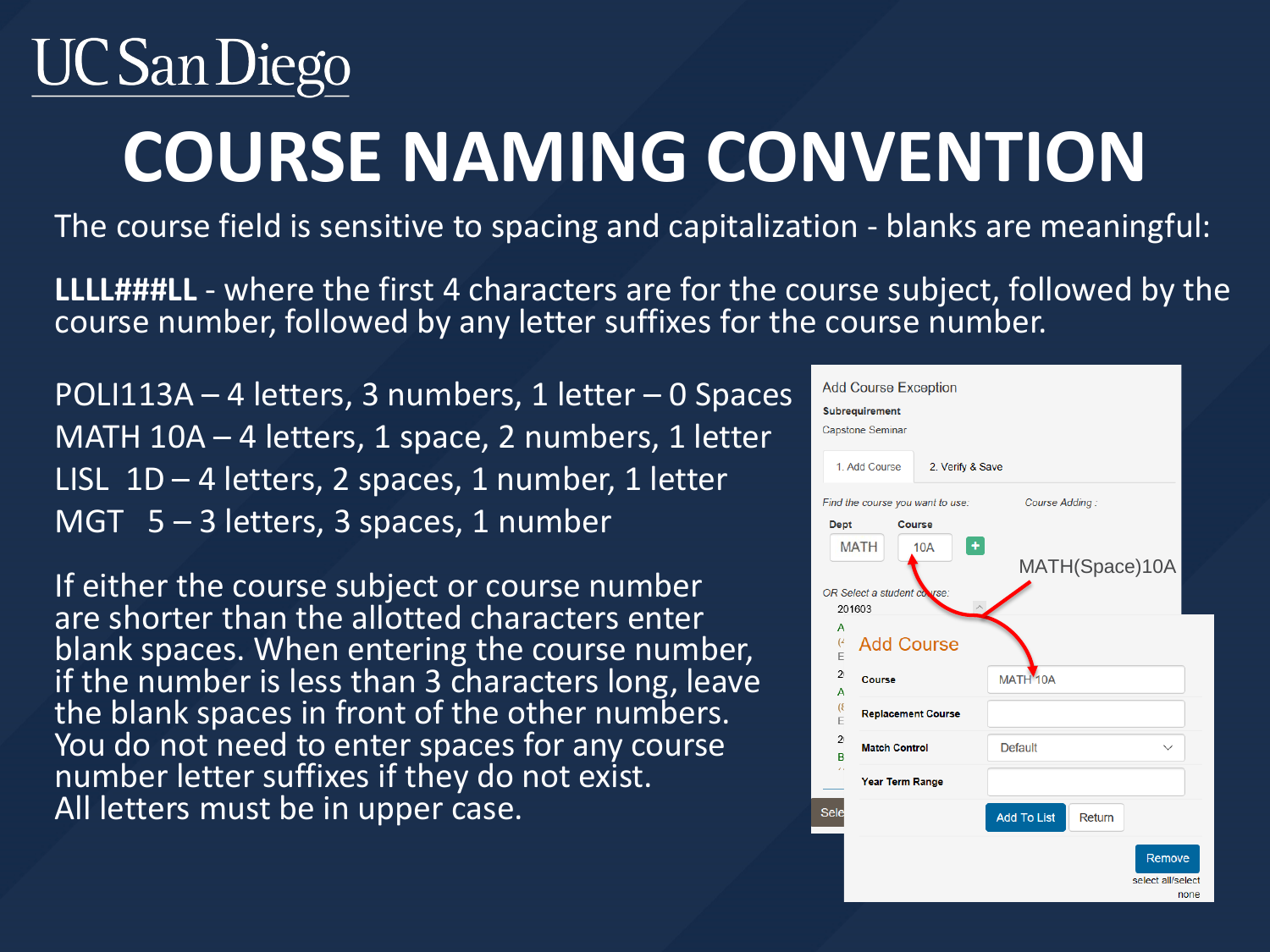### **UCSan Diego**

## **CAPITALIZATION**

#### Input fields are case sensitive. Enter all information into the system in ALL CAPS. **EVENTS COURSE FIELDS WAIVERS**

| Event                | AHI                                          |                                       |  |  |  |  |
|----------------------|----------------------------------------------|---------------------------------------|--|--|--|--|
| Ye                   | Add Enter Event Or Audit Notes               |                                       |  |  |  |  |
| Ho<br>Event          | <b>DDA</b>                                   |                                       |  |  |  |  |
| As<br>Ye             | Add Enter Event Or Audit Notes               |                                       |  |  |  |  |
| No<br>Ho<br>Event    | <b>SUBA</b>                                  |                                       |  |  |  |  |
| As<br>Ye<br>Me       | <b>Add Enter Event Or Audit Notes</b>        |                                       |  |  |  |  |
| No<br>Hc<br>Event    | <b>MARJLANG</b>                              |                                       |  |  |  |  |
| Au<br>As<br>Ye<br>Me | <b>Add Enter Event Or Audit Notes</b>        |                                       |  |  |  |  |
| Da<br>Nc<br>Ho       | Event                                        | <b>MAJOR PAPER</b>                    |  |  |  |  |
| Au<br>As<br>Me       | <b>Add Enter Event Or Audit Notes</b><br>Ye: |                                       |  |  |  |  |
| Da<br>No             | Hor<br>Event                                 | <b>APPC</b>                           |  |  |  |  |
| Au<br>M              | As:                                          | <b>Add Enter Event Or Audit Notes</b> |  |  |  |  |
| Da                   | Event<br>Not<br>Ho                           | LANG                                  |  |  |  |  |
| Aı                   | Year/Term<br>As:<br>Mer                      |                                       |  |  |  |  |
| D:                   | <b>Hours</b><br>N <sub>o</sub>               | 0.00                                  |  |  |  |  |
|                      | Aut<br><b>Assign Condition Code</b><br>Me    |                                       |  |  |  |  |
|                      | Dat<br>Note                                  | Audit message goes here               |  |  |  |  |
|                      | Au<br>s<br>Memo<br>Dat                       | Business reason goes here             |  |  |  |  |
|                      | <b>Authorized By</b><br>S                    | <b>REGKDK</b>                         |  |  |  |  |
|                      | Date                                         | 03/28/2019                            |  |  |  |  |
|                      |                                              |                                       |  |  |  |  |

| Subrequirement                                   |                               |
|--------------------------------------------------|-------------------------------|
| Capstone Seminar                                 |                               |
| 1. Add Course                                    | 2. Verify & Save              |
| Find the course you want to use:                 | Course Adding:                |
| Dept<br>Course                                   |                               |
| 10A<br>MATH                                      | ٠                             |
| OR Select a student course:                      |                               |
| 201603                                           | $\sim$                        |
| Α                                                |                               |
| $\epsilon$<br><b>Add Course</b><br>E             |                               |
| $\overline{a}$<br>Course<br>A                    | MATH 10A                      |
| $\overline{a}$<br><b>Replacement Course</b><br>E |                               |
| $\overline{2}$<br>Match Control<br>B             | Default<br>$\checkmark$       |
| ä.<br>Year Term Range                            |                               |
| Sele                                             | <b>Add To List</b><br>Return. |

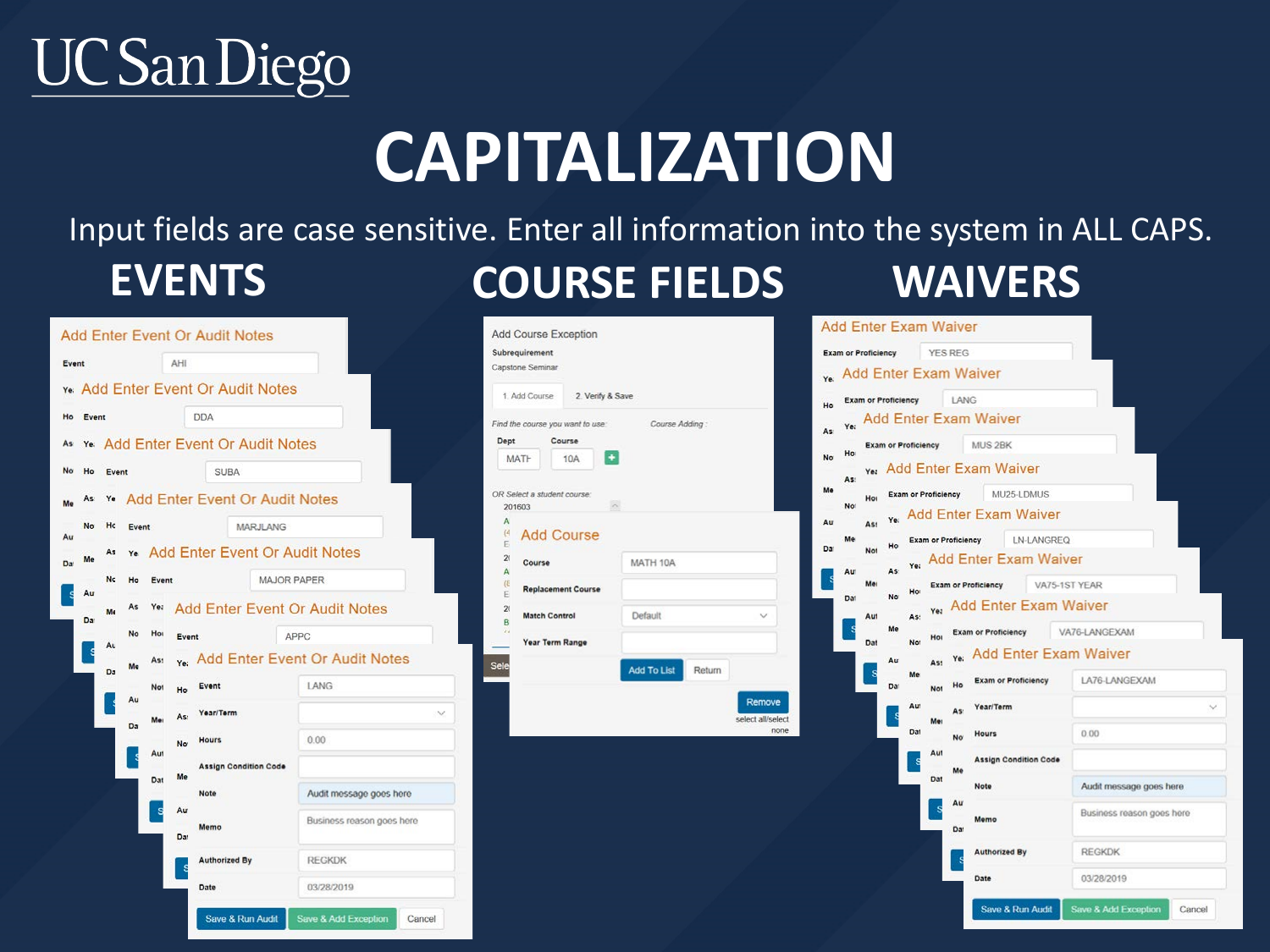#### **UC San Diego**

## **DISAPPEARING**

The length of a courses title may move the green plus sign for adding a course out of view. To bring them into view, click on the gray slider and move the view to the right:

| Subrequirement                                        |                  |               |  |
|-------------------------------------------------------|------------------|---------------|--|
| LD Language<br>2 yrs College level Span or Portuguese |                  |               |  |
| 1 Add Course                                          | 2. Verify & Save |               |  |
| Find the course you want to use:                      |                  | Course Adding |  |
| Dept                                                  | Course           |               |  |
|                                                       |                  |               |  |
|                                                       |                  |               |  |
| OR Select a student course:                           |                  |               |  |
| 201603                                                |                  |               |  |
| BBD 22                                                |                  |               |  |
| (4 Hours) A                                           |                  |               |  |
| Human Nutrition                                       |                  |               |  |
| 201701                                                |                  |               |  |
| CHEM 11                                               |                  |               |  |
| (4 Hours) C                                           |                  |               |  |
| The Periodic Table                                    |                  |               |  |
| 201601                                                |                  |               |  |
| <b>USO 8</b>                                          |                  |               |  |
|                                                       |                  |               |  |
|                                                       |                  |               |  |
|                                                       |                  |               |  |

| LD Language                 | 2 yrs College level Span or Portuguese |                |  |
|-----------------------------|----------------------------------------|----------------|--|
| 1. Add Course               | 2. Verify & Save                       |                |  |
|                             | Find the course you want to use:       | Course Adding: |  |
| Dept                        | Course                                 |                |  |
| OR Select a student course: |                                        |                |  |
| 303                         |                                        |                |  |
| 322<br>ours) A              |                                        |                |  |
|                             |                                        |                |  |
| tan Nutrition<br>701        |                                        |                |  |
| Periodic Table              | ¥                                      |                |  |
| EM 11<br>ours) C<br>301     |                                        |                |  |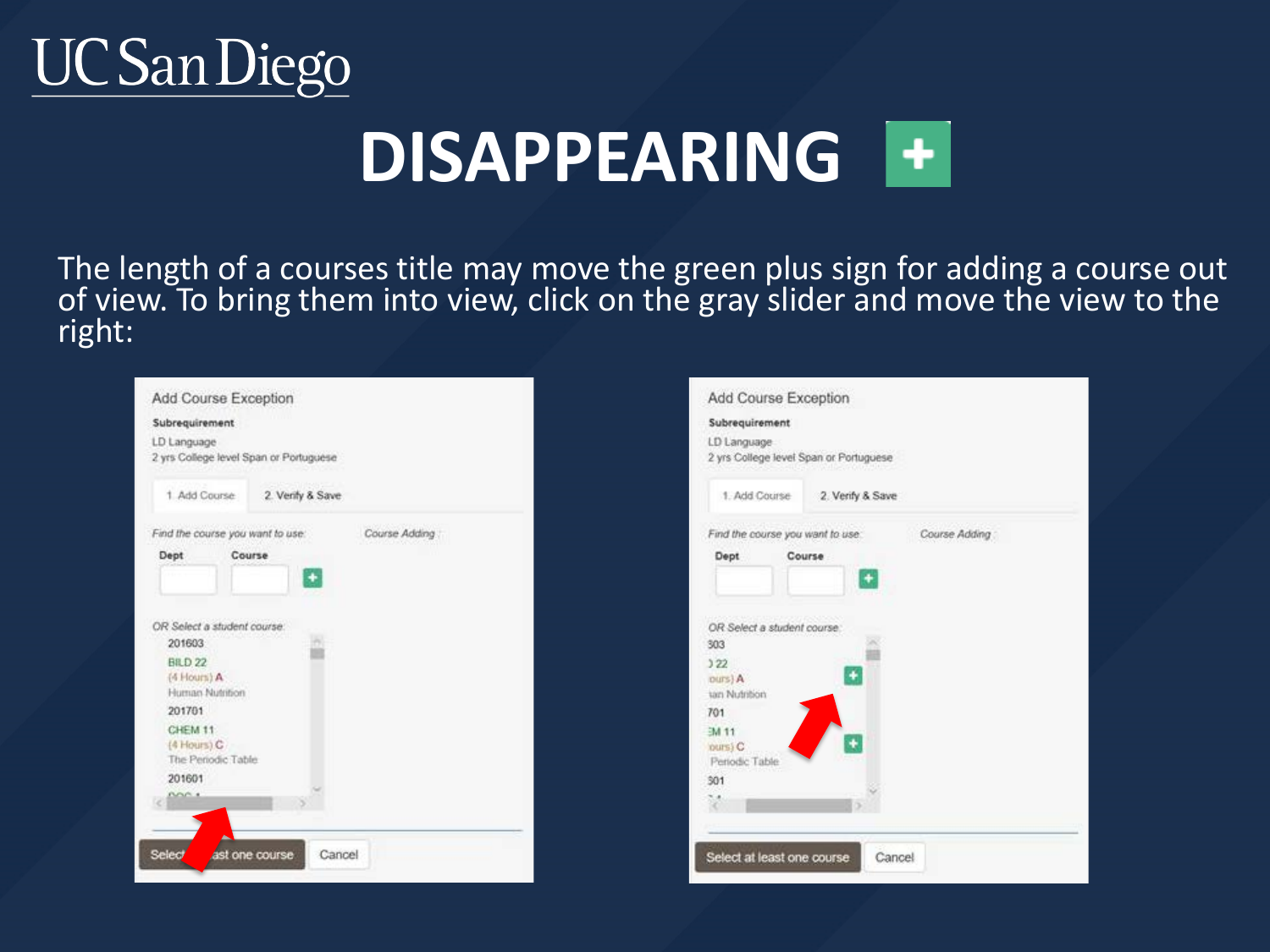#### UC San Diego

## **ACCESSING PSEUDO-COURSES**

To uncover all of the requirements pseudo courses, click into the end of the "Pseudo-Course Name" area. Begin backspacing. As you progress along, the various available pseudo-courses will appear:

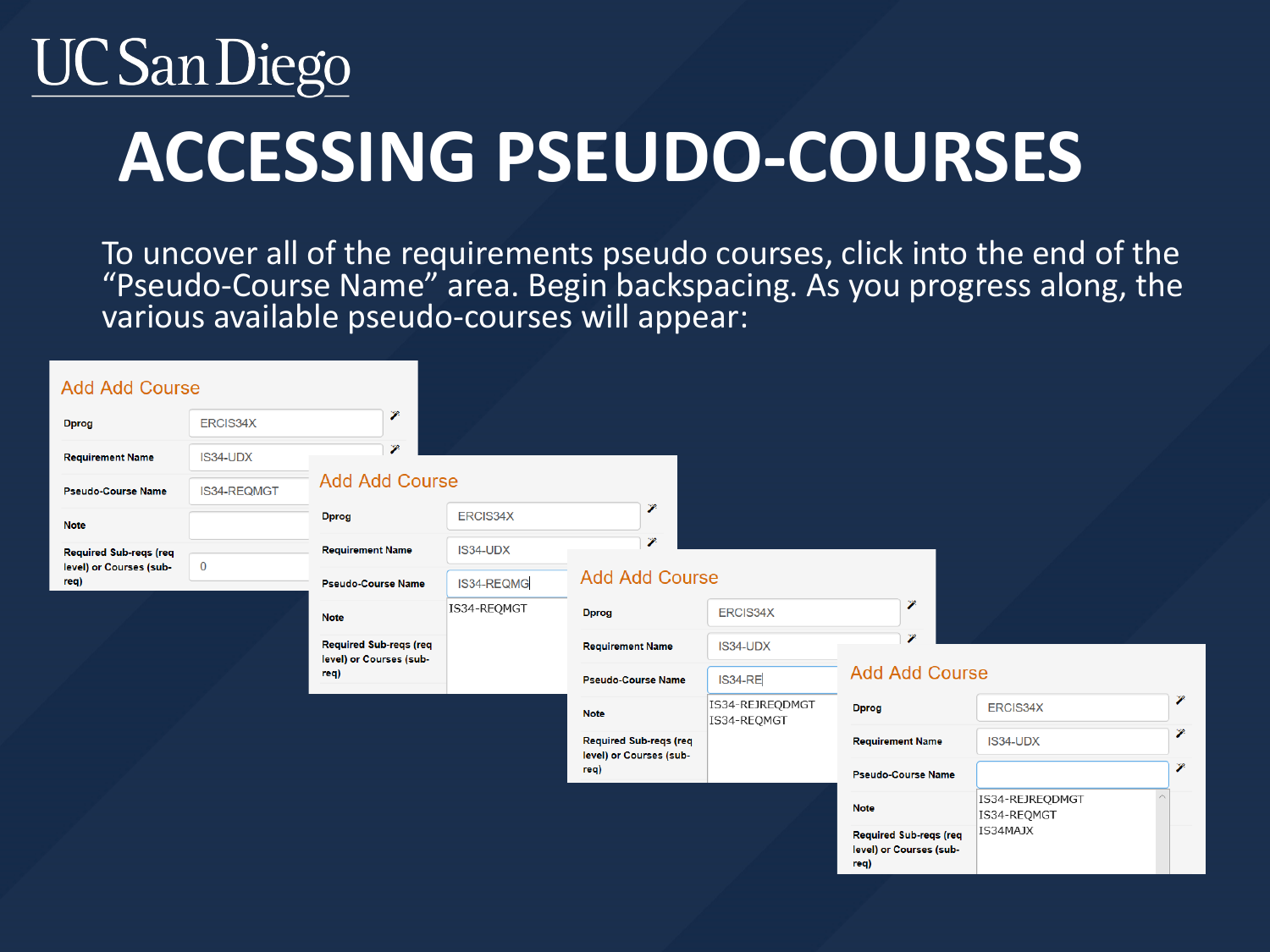# UC San Diego **INCREASE REQUIREMENT COUNT**

Most degree program requirements courses have a default "Max Count" of 99. Some degree requirements specifically set these to lower values. If your Add/ Swap / Modify exception does not work as expected, this max count may need to be increased by the number of courses you are adding.

B

To accomplish this, click the exceptions tab (A). Once your exceptions load click the edit button (B). When edit window opens, enter a 1 (or # of courses being added) in the "Max Count/U SECT" box (C). Click save and then run a new audit.

|     | Student: Tellez, Celeste / A14694420 |              |   | Audits -            | Courses v | Comments | <b>Transfer Evaluations</b>                                                                                                | <b>Exceptions</b> |         |                  |                        |               |
|-----|--------------------------------------|--------------|---|---------------------|-----------|----------|----------------------------------------------------------------------------------------------------------------------------|-------------------|---------|------------------|------------------------|---------------|
|     | <b>Exceptions</b>                    |              |   |                     |           |          |                                                                                                                            |                   |         |                  |                        |               |
|     |                                      |              |   |                     |           |          | Exceptions to requirements/subrequirements. Adding or deleting exceptions deletes them from the student's academic record. |                   |         |                  |                        |               |
|     |                                      |              |   |                     |           |          |                                                                                                                            |                   |         |                  |                        |               |
|     |                                      |              |   |                     |           |          |                                                                                                                            |                   |         |                  |                        |               |
|     | Add Exception                        |              |   |                     |           |          |                                                                                                                            |                   |         |                  |                        | <b>Delete</b> |
| ∸ # |                                      |              |   |                     |           |          |                                                                                                                            |                   |         |                  | select all/select none |               |
|     | Code                                 | $\mathsf{A}$ | R | Note                |           |          | Pseudo Name                                                                                                                | Course            | Rcourse | <b>Auth Code</b> | Edit                   | Delete        |
| f.  | SM                                   | R            |   | $CISC 114 = CSE 11$ |           |          | MA27-LDCSE11                                                                                                               |                   |         |                  | G,                     | □             |

| <b>Edit Add Course</b>                                    |                 |
|-----------------------------------------------------------|-----------------|
| <b>Dprog</b>                                              |                 |
| <b>Requirement Name</b>                                   |                 |
| <b>Pseudo-Course Name</b>                                 | AN26-ELECTIVE   |
| <b>Note</b>                                               | <b>ANTH 263</b> |
| Required Sub-regs (req<br>level) or Courses (sub-<br>req) |                 |
| <b>Required hours</b>                                     | 0               |
| <b>Required Count (req</b><br>level)                      | 0               |
| <b>Required GPA</b>                                       | 0               |
| <b>Accept Code 1</b>                                      |                 |
| <b>Accept Code 2</b>                                      |                 |
| <b>Reject Code 1</b>                                      |                 |
| <b>Reject Code 2</b>                                      |                 |
| <b>Max Hours</b>                                          | 0               |
| <b>Max Hours Control</b>                                  |                 |
| Max Count/USECT                                           | 1               |
|                                                           |                 |